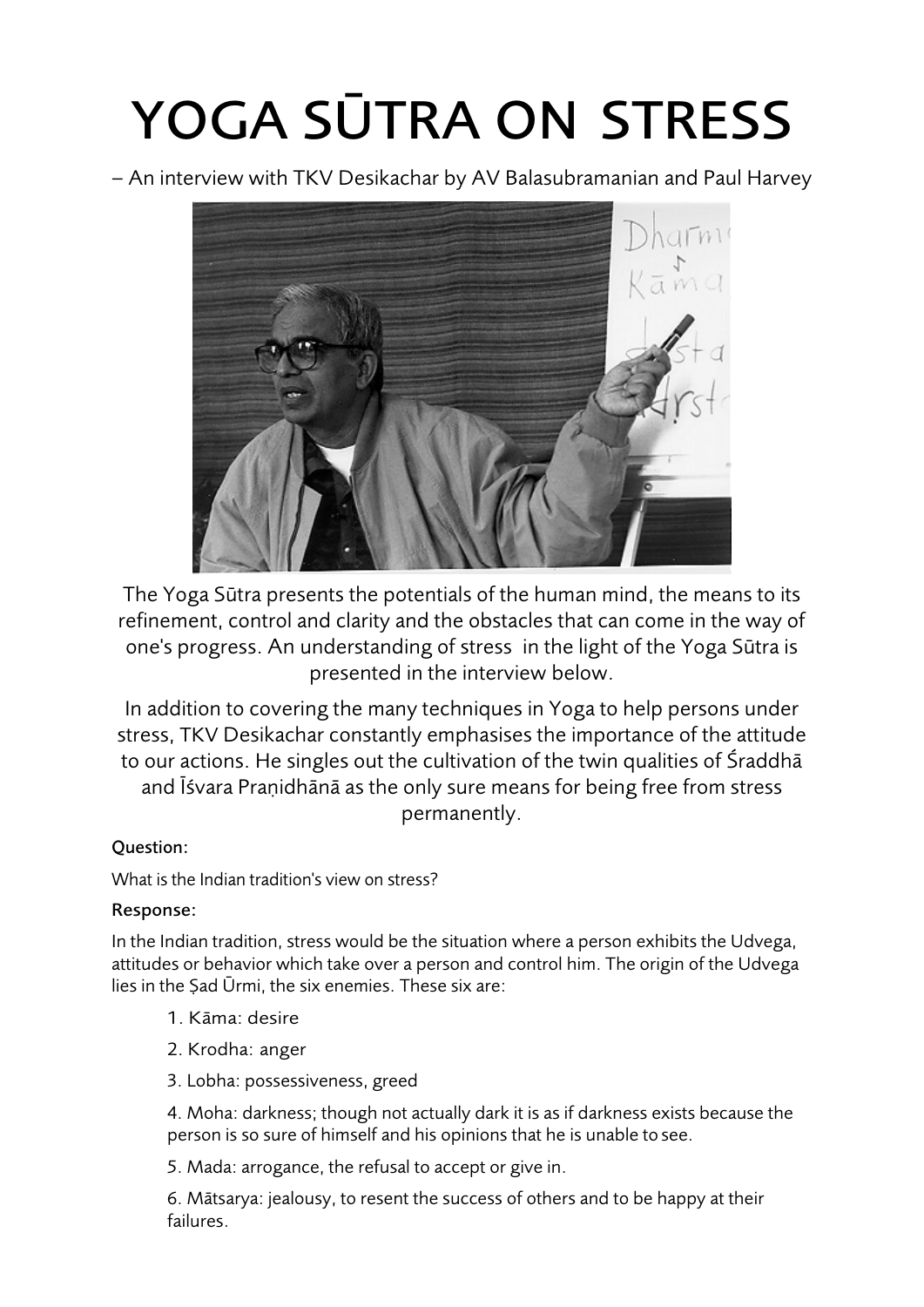These are Āyurveda's Mano Roga (diseases of the mind). If any one of these six is dominant in a person, that person is sure to experience Udvega in one form or the other.

#### Question:

There is a view that a certain 'essential tension' is required for high performance. Yet, T Krishnamacharya consistently achieved a high quality of action in diverse areas without any trace of stress or tension.

#### Response:

A human being is made up of the three Guṇa: Sattva, Rajas and Tamas. All three are important and have their respective roles. The role of the Raias Guna is to initiate action. Every function of the body and action of the person is because of the operation of the Rajas Guṇa. Even breathing requires the action of the Rajas Guṇa. In all histeachings, my father would always insist on action. As long as a person is alive, the three Guṇa will exist in his system thereby making action not only necessary but inevitable.

Stress or tension, however, has its origin in the attitudes to our actions. There are two attitudes in particular that are the cause of stress. These are: Aham and Mama. Aham or Ahaṃkāra is the attitude "I am the doer" and Mama or Mamakara is the attitude "it is for me". These two factors most surely produce Udvega. The moment the attitude is one of Na-Mama - 'not by me', 'not for me', there cannot be any stress. A person who has total faith in God cannot have stress and will not exhibitthe Udvega. This was the view of my father and was what he practiced. It is not that he did not experience failure or suffering. He did fail and he did undergo suffering in his life. But these were, for him, the fruits ordained by God.In the face of these setbacks his faith never diminished. On the contrary, it grew. And this was reflected in the total absence of stress in him, at all times.

*)*

# Question:

Which is the single most important attribute that is responsible for great achievements?

# Response:

There have been persons in our history who have achieved extraordinary things with almost no resources. The extraordinary achievements of Śaṅkara in his thirty-two years or, in more recent times of Mahatma Gandhi, have all been possible because they had Śraddhā, faith. What is emphasised in our tradition is faith. And faith leads to Vīryam says the Yoga Sūtra. When Vīryam is lacking, the goal is not reached.

If a person is really serious about doing a thing and is determined, he will find the energy to do it. This energy will come from within and this is what is Vīryam. There are three types of people. The first, the Adhama, never begin anything because even before they begin, they believe that they will not succeed. The second, will begin but will give up the moment there is failure. The third will get greater and greater energy with each obstacle or failure they experience, till they finally reach the goal. These are the Uttama. The person with Śraddhā cannot fail. If someone has failed, it is because he lacks Śraddhā.

# Question:

There is the opinion that due to the value based and stress-reducing approach of Yoga and Indian philosophy, Indians lack the drive or zest to succeed.